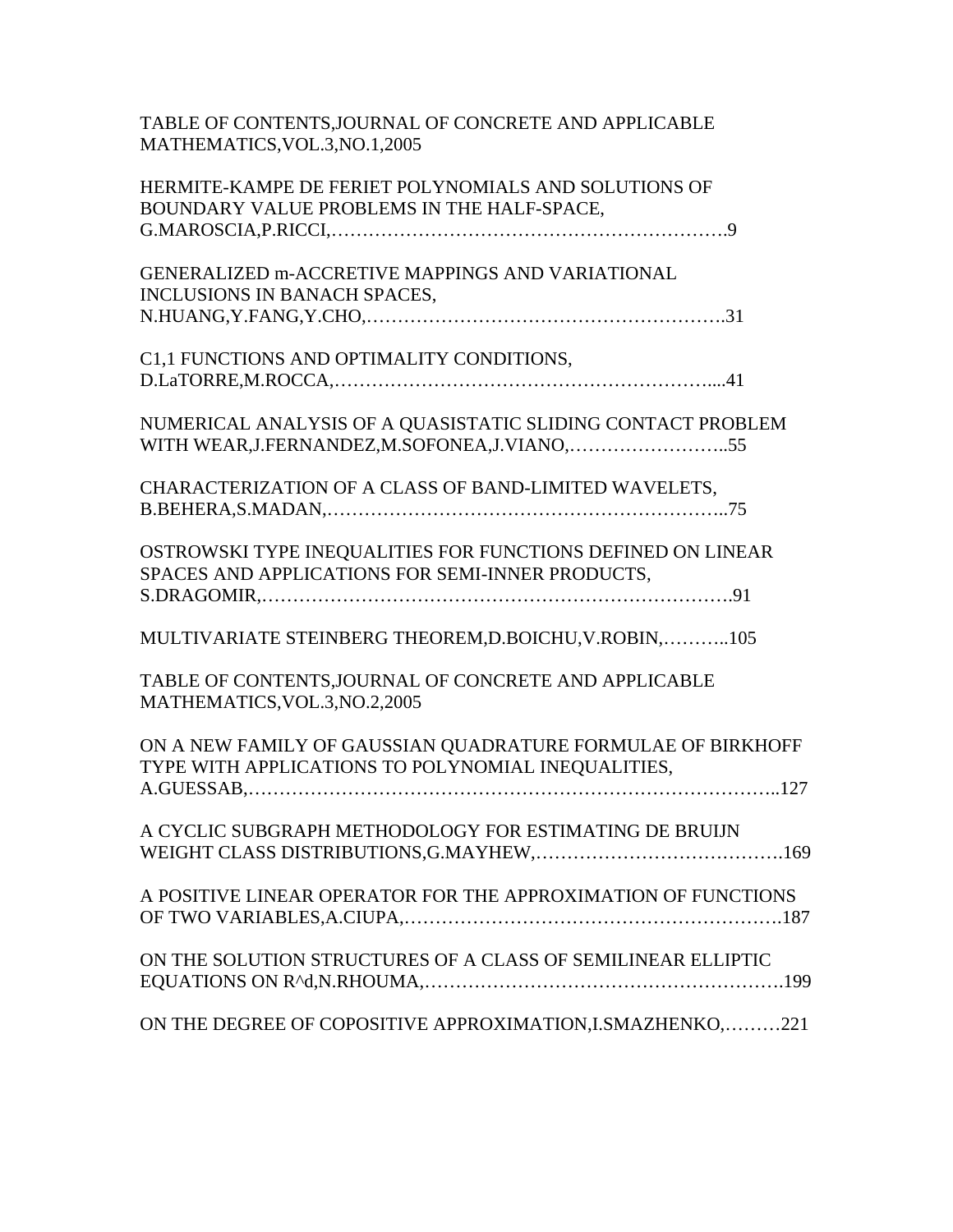| TABLE OF CONTENTS,JOURNAL OF CONCRETE AND APPLICABLE |  |
|------------------------------------------------------|--|
| MATHEMATICS,VOL.3,NO.3,2005                          |  |

| ON MEROMORPHIC APPROXIMATION IN THE SPACE Lp,                                                                 |
|---------------------------------------------------------------------------------------------------------------|
| PERSISTENCE AND GLOBAL STABILITY FOR PURE-DELAY TYPE<br>NONAUTONOMOUS LOTKA-VOLTERRA DIFFERENTIAL SYSTEMS,    |
| A GENERAL THEORY OF STOCHASTIC ROUNDOFF ERROR ANALYSIS<br>WITH APPLICATIONS TO DFT AND DCT, H.ZEUNER, 283     |
| DIFFERENTIAL PROPERTIES OF MATRIX ORTHOGONAL POLYNO-<br>MIALS, M.CANTERO, L.MORAL, L.VELAZQUEZ, 313           |
| AN EULER-TYPE QUADRATURE RULE DERIVED BY USING RADON'S                                                        |
| A NOTE ON QUASI POWER INCREASING SEQUENCES, H.BOR,    347                                                     |
| PORTFOLIO CHOICE WITH HEAVY TAILED DISTRIBUTIONS,<br>S.ORTOBELLI,A.BIGLOVA,I.HUBER,B.RACHEVA,S.STOYANOV,353   |
| TABLE OF CONTENTS, JOURNAL OF CONCRETE AND APPLICABLE<br>MATHEMATICS, VOL.3, NO.4, 2005                       |
| WEIGHTED INTEGRAL INEQUALITIES IN TWO DIMENSIONS,                                                             |
| ON A CLASS OF POLYNOMIALS GENERALIZING THE LAGUERRE                                                           |
| ASYMPTOTIC FORMULAE FOR POSITIVE LINEAR OPERATORS ON<br>CONVEX SUBSETS OF BANACH SPACES,                      |
| <b>GENERALISED WEIGHTED TRAPEZOIDAL RULES AND RELATIONSHIP</b><br>TO OSTROWSKI RESULTS,                       |
| PARALLEL SCHEMES FOR TWO-DIMENSIONAL PARABOLIC EQUATION<br>WITH A BOUNDARY INTEGRAL CONDITION, M.DEHGHAN, 457 |
| RANDOM FIXED POINTS AND ITERATION PROCESS FOR ASYMPTOTICALLY                                                  |